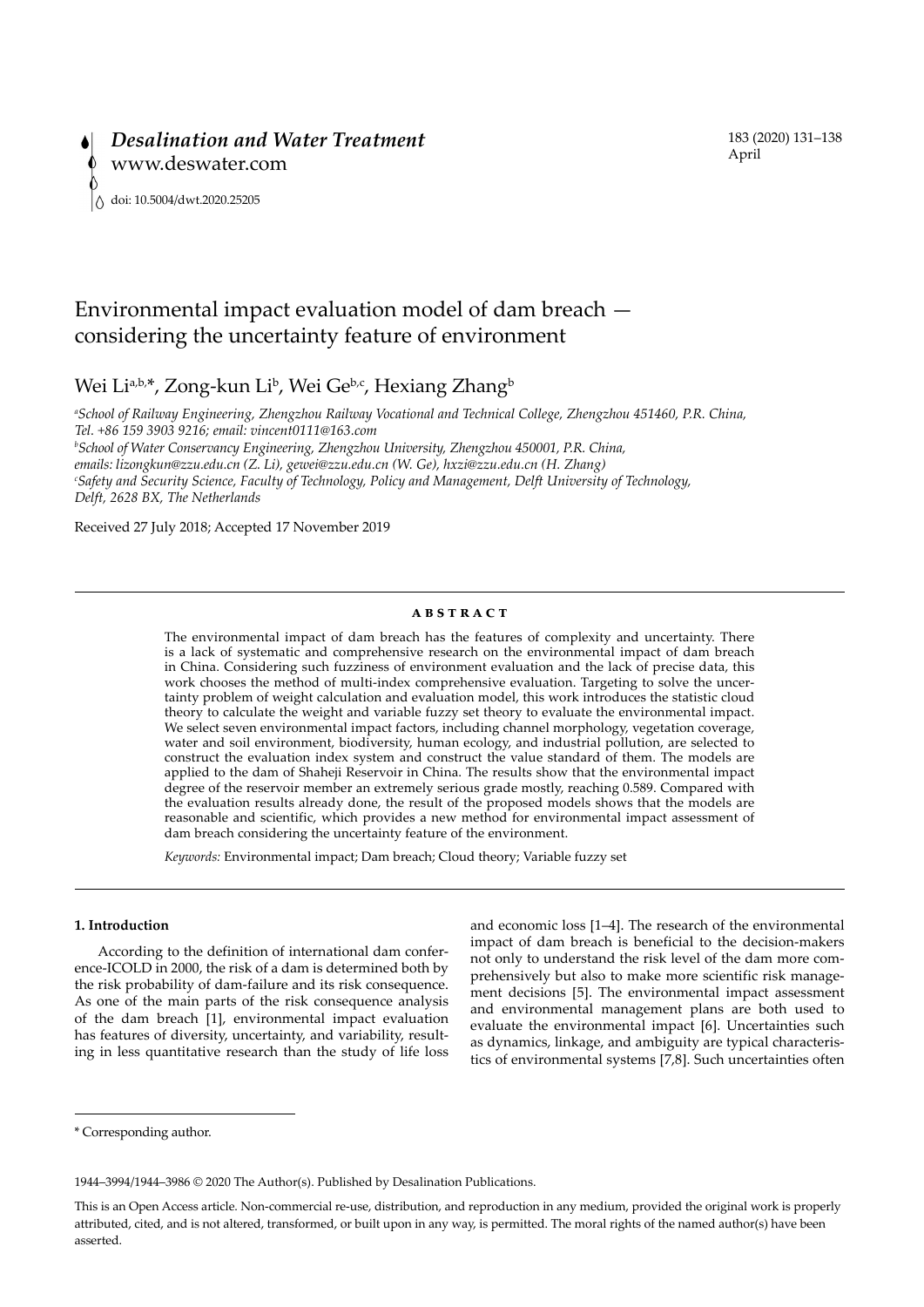come from multiple factors and multiple variables, which could be well dealt with and processed by establishing the mathematical model [7,9,10]. A fuzzy method is widely used to solve environmental assessment problems, such as the typical fuzzy model [11] and the Nero-fuzzy method [12]. The existed methods did not concern the uncertain feature of the environmental system and lead to problems in weight calculation and impact evaluation process. This paper aims to introduce the statistic cloud theory (SCT) and variable fuzzy set theory (VFST) to solve the uncertainties of expert weighting and model output respectively. In this paper, the integrated environmental impact evaluation model concerning the uncertain features is established and applied in practical engineering for model validation.

## **2. Methods**

## *2.1. Statistic cloud theory*

The statistic cloud model, which was proposed by Professor Li [12,13] model of uncertainty transformation between a qualitative concept and quantitative numerical representation. It mainly reflects the ambiguity and randomness of the concept of things or human knowledge in the objective world and integrates these two together. Constituting the mutual mapping between qualitative and quantitative, a cloud generator is a key to its practical application.

Suppose a universe  $U = \{x\}$ ,  $L$  is the language value of the link in *U*. The membership degree  $R_L(x)$  of the element *x* in *U* to the qualitative concept expressed by *L* is a stable random number. The membership degree distributed in the universe of discourse is called the cloud model of membership cloud, which can be abbreviated as "Cloud" [13], which is shown in Fig. 1. The *x* and *y* axes are for the expected number and probability of distribution respectively.

 $R<sub>L</sub>(x)$  takes a value between 0 and 1, whereas the cloud represents the mapping from the universe *U* to the interval (0,1), that is,  $R_L(x)$ :*U* → (0,1),  $\forall x \in U$ ,  $x \to R_L(x)$ .

It can be seen that the qualitative concept to the quantitative value on the universe *U* is a one-to-many mapping relation, rather than a one-to-one relationship on the traditional fuzzy function. The degree of membership of *x* to *L* is a probability distribution, not a fixed value. The cloud model uses the expectation (Ex), entropy (En) and hyper entropy (He) as a whole to characterize an uncertain concept.

## *2.1.1. Expectation (Ex)*

The mathematical expectation of cloud drop distribution in the universe of discourse, that is, the domain value corresponding to the centric of the area under the cover of the membership cloud, which is the domain value *x* of the degree of membership. Generally, it is the point most capable of characterizing the qualitative concept, reflecting the information center value of the corresponding fuzzy concept.

## *2.1.2. Entropy (En)*

A measure of the ambiguity of a qualitative concept, reflect the range of values that can be accepted by the concept



Fig. 1. Sketch map of a membership cloud.

in the universe *U*. In the statistic cloud model, entropy is mainly used to measure the ambiguity and probability of qualitative concepts, reflecting the uncertainty of qualitative concepts. The larger the entropy value is, the larger the range of values can be accepted by the concept and the more obscure the concept is. It embodies the flexibility of qualitative language.

#### *2.1.3. Hyper-entropy (He)*

The measure of entropy uncertainty, entropy of entropy, reflects the discreteness of cloud drops. When the hyperentropy is larger, the dispersion of cloud droplets is greater, that is, the greater the randomness of the membership value is, and the greater the "thickness" of the cloud can be. When it is closer to the concept center or away from the center, the randomness is relatively small, which is similar to a person's subjective feelings.

## *2.1.4. Cloud generator*

Generator is the most basic cloud algorithm, which can achieve quantitative range and distribution rules from the qualitative information expressed in language value. Cloud generators are mainly divided into the forward cloud generator and the backward cloud generator. The conversion process from a qualitative concept to quantitative representation is conducted by the forward cloud generator; the conversion process from quantitative representation to qualitative concept is produced by the backward cloud generator.

### *2.2. Variable fuzzy set theory*

VFST is established by Professor Shouyu Chen [14], based on the engineering fuzzy sets theory and the relativity of the fuzzy concept and dynamic variability. It is the breakthrough and development of classical and static fuzzy sets. The core concept of VFST includes the relative membership degree and relative difference degree, according to the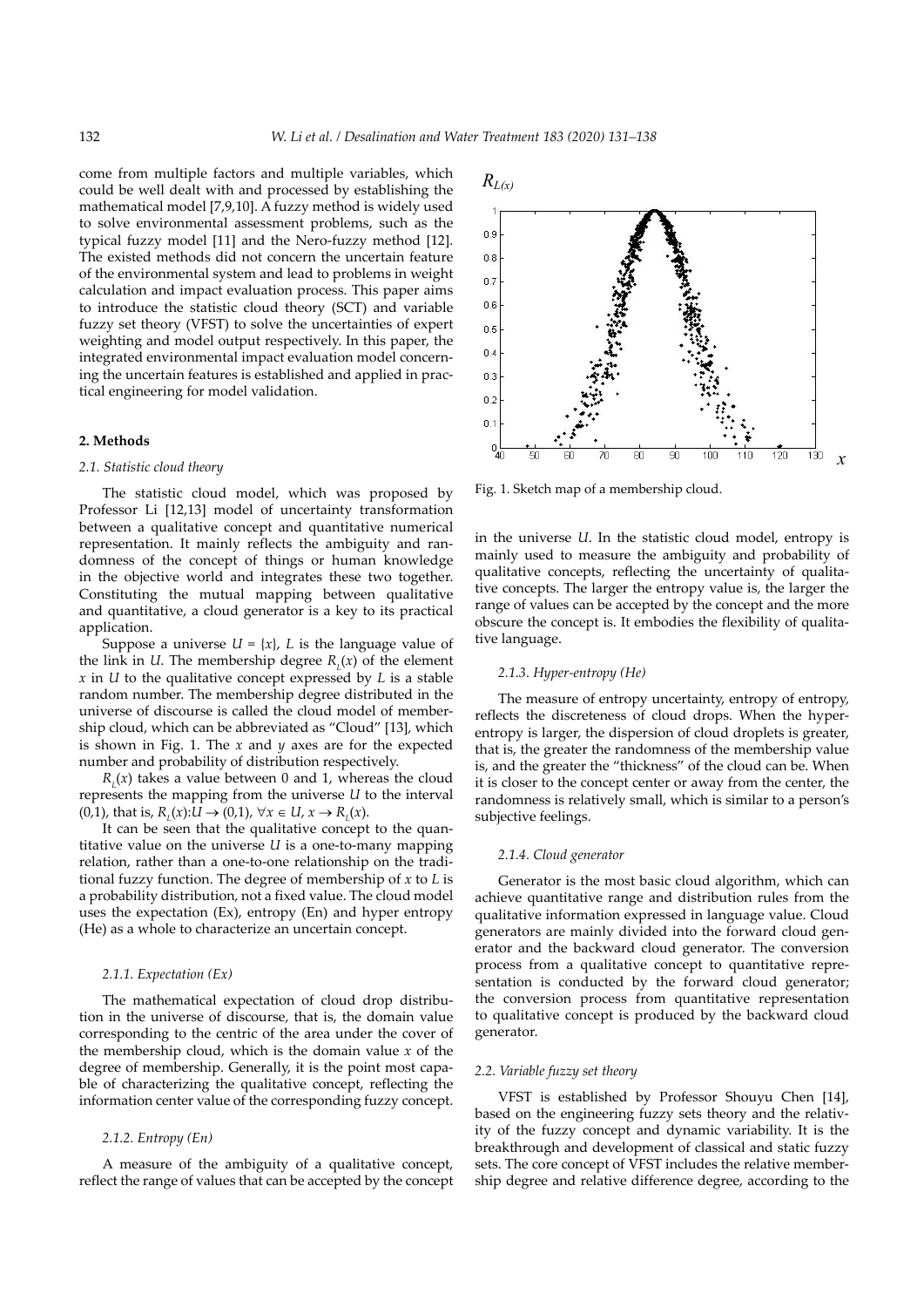definition given by Professor Shouyu Chen [15,16]: assuming that the opposite fuzzy concept (things and phenomenon) in the domain *U*, using  $\ddot{A}$  and  $\ddot{A}_c$  to represent attractive and repulsive property respectively. As for any element *u* in *U*,  $u \in U$ , in continuous axis relative membership function on a point of attraction and repulsion relative membership degree are  $\mu \tilde{A}(u)$  and  $\mu_{\tilde{A}(u)}$ , and  $\mu_{\tilde{A}(u)} + \mu_{\tilde{A}(u)} = 1$ , calling  $D_{\tilde{A}}(u)$  as the relative coefficient from *u* to *Ã*, among them:

$$
D_{\tilde{A}}(u) = \mu_{\tilde{A}}(u) - \mu_{\tilde{A}}A(u) \tag{1}
$$

According to VFST, relative coefficient model is:

$$
\begin{cases}\nD_{\lambda}(u) = \left(\frac{x-a}{M-a}\right)^{\beta}, x \in [a, M] \\
D_{\lambda}(u) = -\left(\frac{x-a}{c-a}\right)^{\beta}, x \in [c, a]\n\end{cases}
$$
\n(2)

Or

$$
\begin{cases}\nD_{\lambda}(u) = \left(\frac{x-b}{M-b}\right)^{\beta}, x \in [M,b] \\
D_{\lambda}(u) = -\left(\frac{x-b}{d-b}\right)^{\beta}, x \in [b,d]\n\end{cases}
$$
\n(3)

In the formula,  $x$  is the magnitude of any arbitrary point within the range; *a* and *b* are used to evaluate the interval of the upper and lower limits respectively; *c* and *d* stand for the variable range evaluation interval limits respectively; *M* is the relative membership degree matrix which is equal to the value of 1; β is a non-negative index, usually take  $β = 1$ .

## **3. Evaluation model of environmental impact of dam breach**

## *3.1. Case study*

This paper takes the Shaheji Reservoir in Anhui province, China as an example. Completed in 1979, Shaheji Reservoir is located in the west of Shahe town of Chuzhou city in Anhui province across the Chuhe tributary in the lower reaches of the Yangtze River. With a total capacity of  $1.85 \times 108$  m<sup>3</sup>, Shaheji Reservoir, belonging to type II reservoir, is mainly built for irrigation. Besides, it also has a comprehensive utilization such as flood control, water supply and so on. The normal water level of the reservoir is 40.50 m, the designed flood level is 42.35 m. There are residential and industrial areas downstream of the reservoir. A schematic diagram of the Shaheji Reservoir is illustrated as Fig. 2:

## *3.2. Index system of environmental impact assessment of dam breach*

The construction of a dam breach environmental impact assessment index system is the basis and premise of the whole evaluation model. There are no uniform definitions for the meaning of various environmental impacts on dam breach [17–19]. According to the characteristics of dam breach behavior [20], we studied the possible effects of dambreak floods on different disaster-bearing bodies downstream and the environmental results, as shown in Fig. 3.

According to the previous research [21,22] and the principle of scientific, systematic, comprehensive and representative, we determine the channel morphology, water environment, soil environment, vegetation coverage rate, bio-diversity, human ecological environment, industrial pollution as 7 dam environmental impact evaluation indicators. This entire evaluation index can be classified into



Fig. 2. Diagram of the Shaheji Reservoir.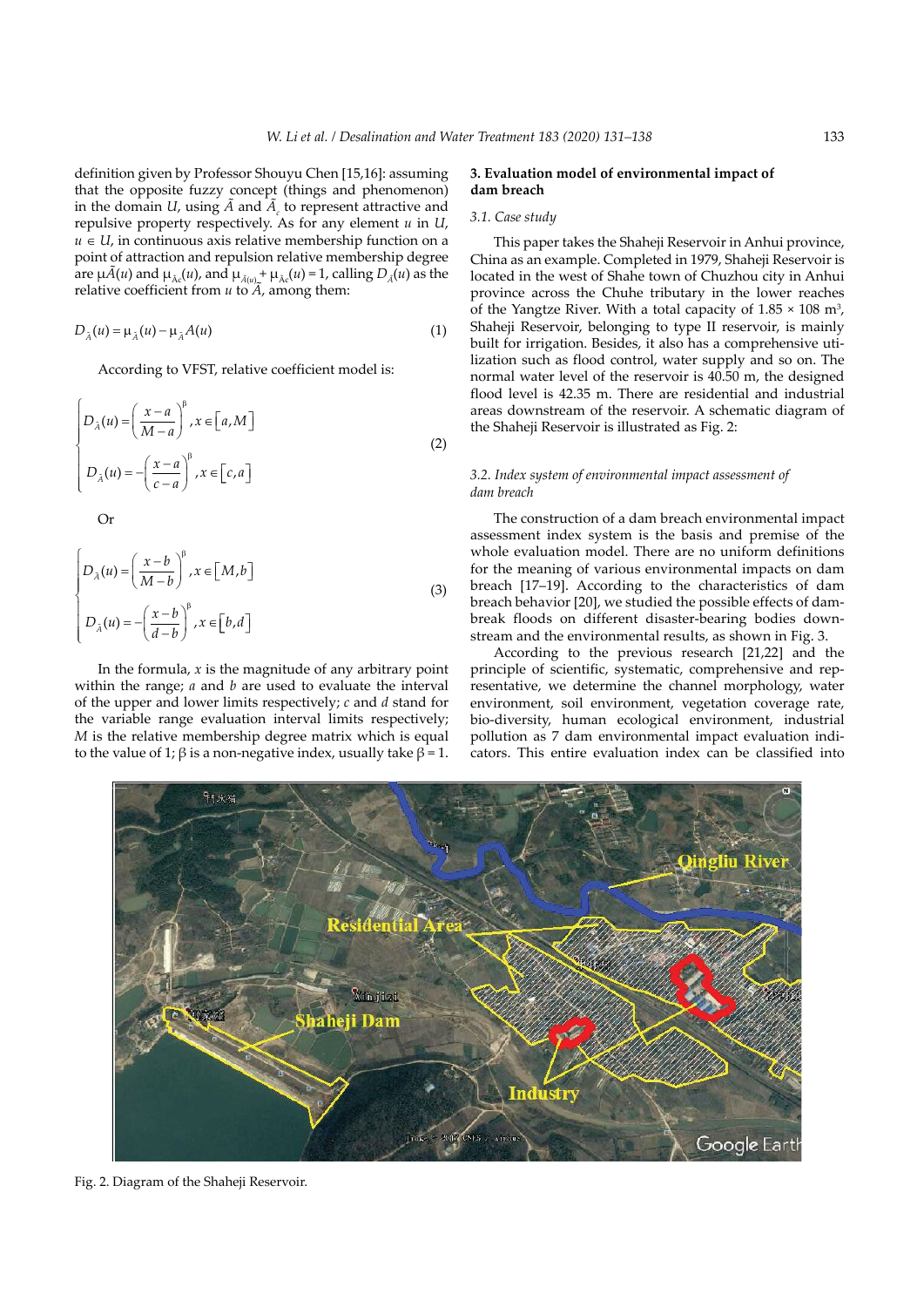different status to reflect their sensitivity to dam failure events respectively [23], which reflects the predictive nature of dam damage assessment of environmental impact. In this paper, a dam breach environmental impact assessment index system is established, as shown in Fig. 4.

## *3.3. Assessment level standard of environmental impact assessment of dam breach*

This paper divides the seriousness of the impact into five grades, which in terms of "minor", to "extremely serious", and the indices standard of each grade are formulated accordingly. Among the seven indicators, the quantitative index "river morphology" is measured by the amount of rushing flood or sedimentation in a case area with given width and length, and the index "vegetation coverage rate" is calculated by "vegetation covering area and affected downstream area". The other qualitative indices adopt the method of dividing 0–100 by interval method for expert assignment, due to the difficulty of quantification. In the decision of the standards of water environment and soil environment, former researchers usually adopt a method of post-disaster evaluation of water quality or soil composition to conclude. But the method will not adapt to this research, because the dam failure environmental impact assessment is a kind of risk prediction system, which cannot confirm the change of the water quality and soil quality evaluation level before and after the dam failure. Another reason is the difficulty of simulating the influence of water environment and soil environment, so the data cannot be obtained directly and precisely. Therefore, based on the "Surface Water Environmental Quality Standard" [24] and "Soil Environmental Quality Standard" [25], we take environmental sensitivity or vulnerability as a standard for grading, for example, a higher original water environment or soil environmental quality indicates a higher vulnerability of the downstream to dam breach, and a higher corresponding risk level. Each evaluation indicators corresponding to the range of values are shown in Table 1.



Fig. 3. Influence of dam breach flood on downstream.



Fig. 4. Dam environmental impact evaluation index system.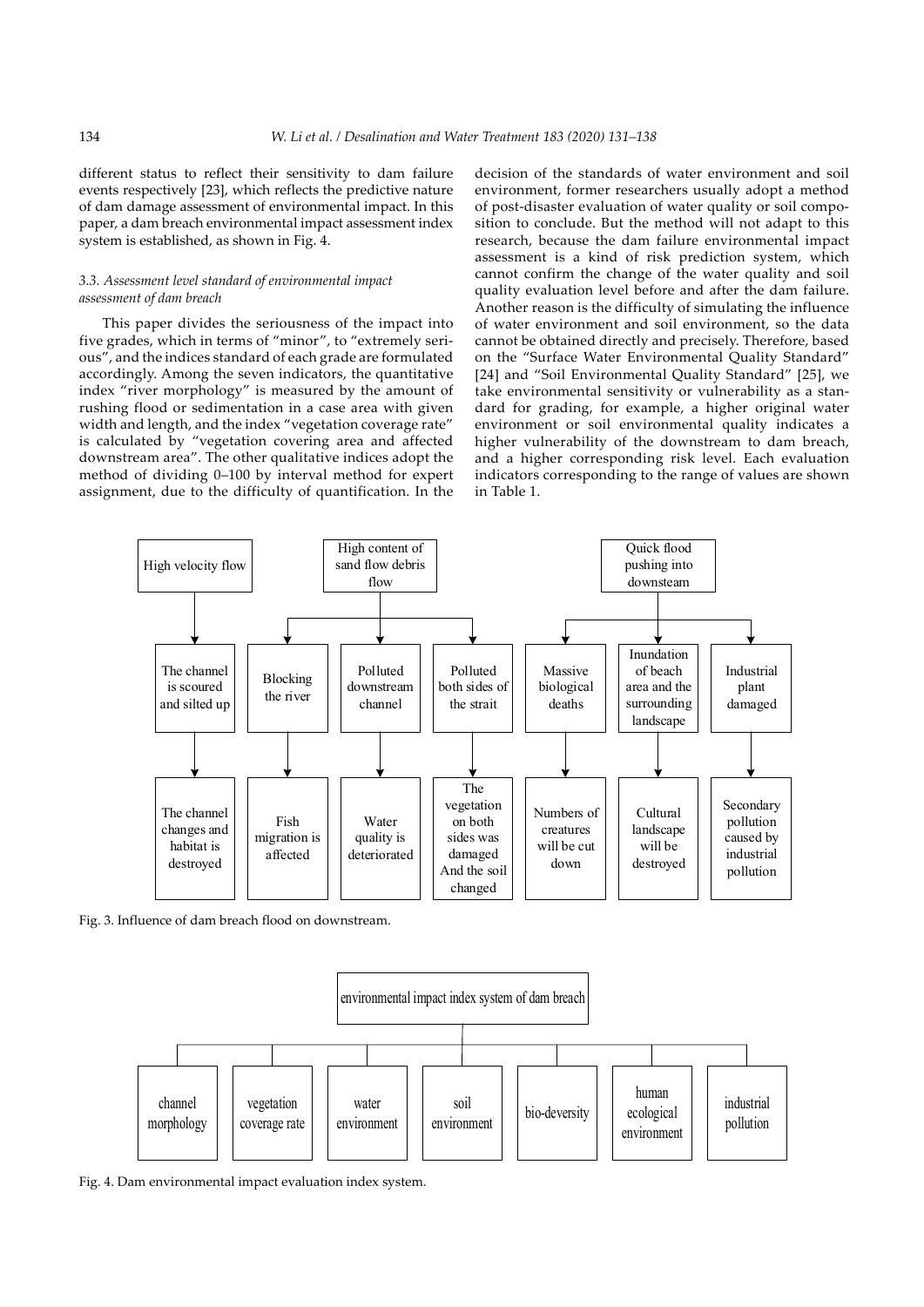## Table 1

Dam breach environmental impact assessment indicators standard

| Impact degree         |                                                                                 | Minor   | General    | Medium     | Serious    | Extremely serious |
|-----------------------|---------------------------------------------------------------------------------|---------|------------|------------|------------|-------------------|
| Oualitative index     |                                                                                 | (0,25)  | (25, 45)   | (45, 65)   | (65, 85)   | (85,100)          |
| Quantitative<br>index | Vegetation cover rate<br>(land damage rate and severity)<br>River morphology    | (0,0.2) | (0.2, 0.4) | (0.4, 0.6) | (0.6, 0.8) | (0.8, 1)          |
|                       | (unit length and width of erosion<br>or siltation volume, $(m^3 m^{-1} m^{-1})$ | (0,0.2) | (0.2, 0.5) | (0.5,1)    | (1,2)      | (2,10)            |

## *3.4. Evaluation model and calculation steps*

The evaluation process is shown in Fig. 5, and the evaluation steps are as follows:

### *3.5. Determination of the weight of the index*

Suppose there are *n* indicators (column vectors) and *m* experts (row vectors). Each indicator computes the expectation and variance according to the cloud model. Statistical formula for calculating the *k*th indicator is:

$$
Ex_{j} = \overline{x_{j}} = \frac{1}{m} \sum_{i=1}^{m} x_{ij}
$$
  
(i = 1,..., m; j = 1, ..., n) (4)



Fig. 5. Diagram of the evaluation process.

$$
En_j = \sqrt{\frac{\pi}{2}} \frac{1}{m} \sum_{i=1}^{m} |x_{ij} - Ex_j|
$$
  
(i = 1,..., m; j = 1,..., n) (5)

According to the principle of entropy method that the more different is between the data, the lower information it should carry. We established the weight calculating model as:

$$
\hat{\omega}_{j} = \begin{cases}\n\frac{Ex_{j}}{\ln(1 + En_{j}) + 1} \times \frac{1}{\sum_{j=1}^{n} \frac{Ex_{j}}{\ln(1 + En_{j}) + 1}} & (En_{j} \neq 0) \\
\frac{Ex_{j}}{\sum_{j=1}^{n} Ex_{j}} & (En_{j} = 0)\n\end{cases}
$$
\n(6)

If the cloud entropy  $En_j$  is not equal to 0, the formula of the weight is revised and the cloud entropy is involved in the calculation. The larger the cloud entropy, the more divergence of opinions the expert has on the index, so the weight of the index should be reduced. The smaller the entropy is, the smaller the expert's disagreement on the indicator, so the weight of the indicator should be increased.

## *3.6. Constructing the set of evaluation value and the standard value of indicators*

Let the set  $T = \{t_1, t_2, t_3, t_4, t_5, t_6, t_7\}$  and the set *P* denote the set of evaluation indices and the evaluation level standard set, respectively.

$$
P = \begin{bmatrix} X_{10} & X_{11} & \cdots & X_{1k} \\ X_{20} & X_{21} & \cdots & X_{2k} \\ \vdots & \vdots & & \vdots \\ X_{q0} & X_{q1} & \cdots & X_{qk} \end{bmatrix}
$$
 (7)

*Q* represents the evaluation value of each index;  $X_{nk}$ denotes the *k*th evaluation index corresponding to the *q* value of the evaluation criteria, the specific threshold of the evaluation standard in Table 2.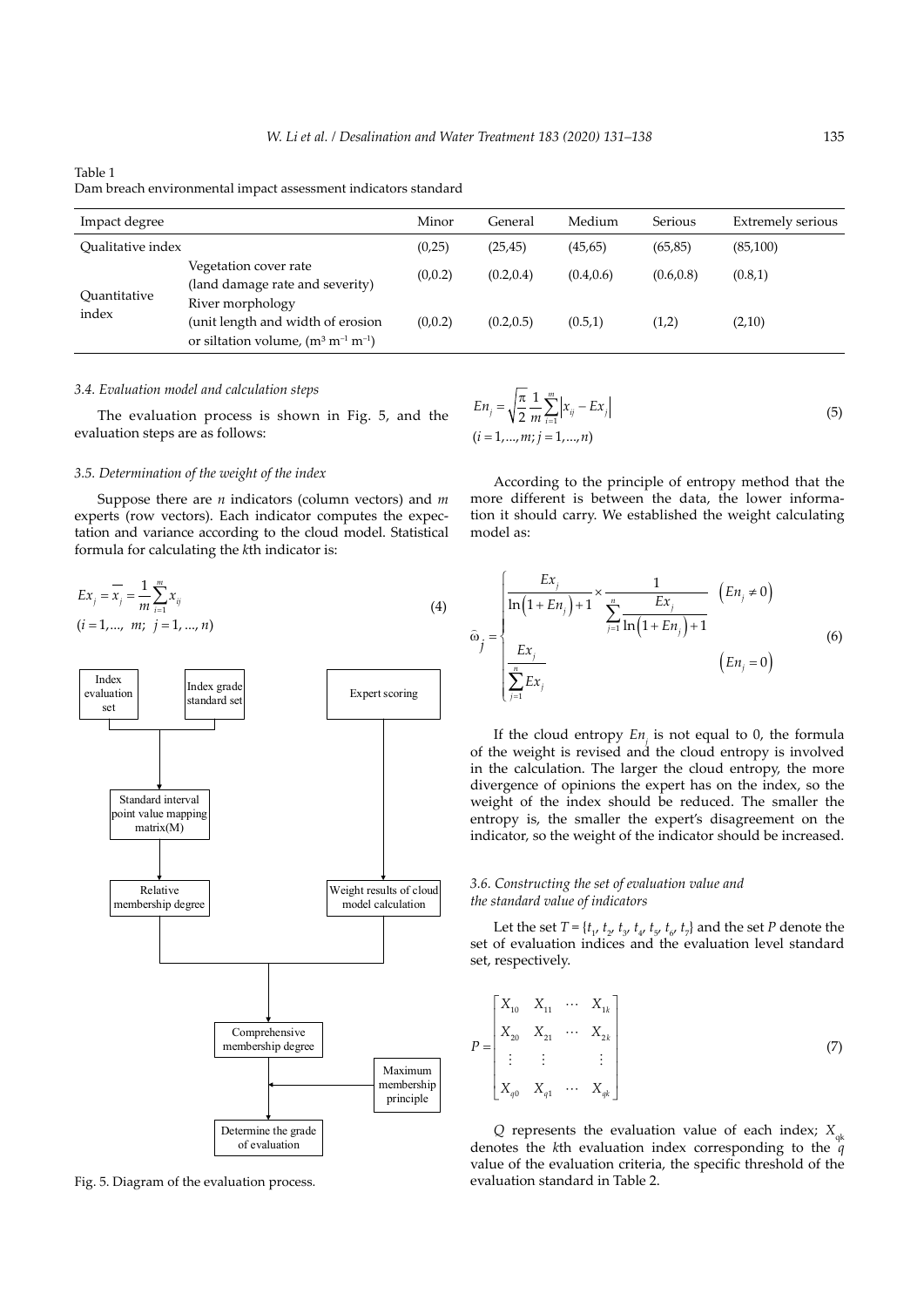Table 2

| Evaluation values of indicators of Shaheji Reservoir dam |  |
|----------------------------------------------------------|--|
|----------------------------------------------------------|--|

| Assessment index             | Magnitude                                           | Evaluation value |
|------------------------------|-----------------------------------------------------|------------------|
| Channel morphology           | Severely damaged river                              | 1.8              |
| Water environment            | Water quality grade decline                         | 49.5             |
| Soil environment             | Soil quality grade decreased                        | 91.6             |
| Vegetation coverage rate     | Surface woodland, large area is damaged             | 0.78             |
| Biodiversity                 | General animal and plant                            | 13.3             |
| Human ecological environment | Municipal environment has been damaged              | 27.8             |
| Industrial pollution         | Large-scale chemical and pesticide plants factories | 84.1             |

#### *3.7. Determination of the standard interval point*

## *3.7.1. Mapping matrix*

 $M<sub>th</sub>$  is the point value when indicator  $i(i = 1,2,...q)$  in the standard interval  $(a_{i},b_{i})$  has a relative membership degree of 1 to the level  $h$ ,  $M_{\text{th}}$  can be determined based on the physical meaning and the actual situation. Since  $M_{ik}$  ( $h = 1, 2,..., r$ ) is an important parameter, for level  $1 M_{i1} = a_{i1}$ , for level  $r M_{ir} = a_{ir}$ , for intermediate level *l*, when *r* is odd,  $M_{i1} = (a_{i1} + b_{i1})/2$ . The general model of point value  $M_{\text{th}}$  satisfying the above conditions is:

$$
M_{\rm ih} = \frac{r - h}{r - 1} a_{\rm ih} + \frac{h - 1}{r - 1} b_{\rm ih}
$$
 (8)

In the formula: for  $h = 1$ ,  $M_{i1} = a_{i1}$ ; for  $h = r$ ,  $M_{ir} = a_{ir'}$  for  $h = l = \frac{r+1}{2}$ ,  $M_{\rm ii} = \frac{a_{\rm ii} + b_{\rm ii}}{2}$ . By Eq. (8), matrix  $M = (M_{\rm ii})$  can be obtained from the matrix *P*.

## *3.8. Determination of relative membership degree of the indicator*  $x_{ij}$  to each level

If the evaluation indicator  $x_{ij}$  of the sample  $u_j$  falls into  $(M_{in}, M_{in+1})$ , the interval between the adjacent two levels of the matrix *M*, level *h* and level  $(h + 1)$ , then the relative membership degree of indicator *i* to level *h* can be calculated by the following formula:

$$
\begin{cases}\n\mu_{\text{ih}}\left(u_{j}\right) = 0.5\left(1 + \frac{b_{\text{ih}} - x_{ij}}{b_{\text{ih}} - M_{\text{ih}}}\right), & x_{\text{ij}} \in \left[M_{\text{ih}}, b_{\text{ih}}\right] \\
\mu_{\text{ih}}\left(u_{j}\right) = 0.5\left(1 + \frac{b_{\text{ih}} - x_{ij}}{b_{\text{ih}} - M_{i(h+1)}}\right), & x_{\text{ij}} \in \left[b_{\text{ih}}, M_{i(h+1)}\right] \\
\mu_{\text{ih}}\left(u_{j}\right) = 1, & x_{\text{ij}} = M_{\text{ih}}\n\end{cases}
$$
\n(9)

According to physical concept, when indicator *i* is less than level *h* and greater than level (*h* + 1), its relative membership should be equal to 0, that is:

$$
\mu_{i(h)}(u_j) = 0, \mu_{i(h+1)}(u_j) = 0
$$
\n(10)

Combining with the evaluation index weight vector to determine the evaluation of the object and the evaluation level of the degree of integration μ*<sup>h</sup>* :

$$
\mu_h = \sum_{i=1}^7 \omega_i \mu_{ih} \tag{11}
$$

Where:  $\omega_i$  denotes the weight of the evaluation of indicator *i*.

#### *3.9. Determination of the evaluation level*

According to the principle of maximum relative membership degree, the relative membership degree of each evaluation grade is compared, and the dam environmental impact assessment rating is determined.

## **4. Results and discussion**

To verify the rationality and validity of the comprehensive evaluation model of variable fuzzy sets, and to make a comparative analysis of the evaluation results, this paper uses the data of reference [26], evaluates the environmental impact assessment model of dam-breach, and compares it with the results of fuzzy comprehensive evaluation. The evaluation values of indicators are shown in Table 2.

From the Eqs. (5)–(8), and the experts' scoring process [27], the weight of the environmental impact index is calculated and shown in Table 3:

According to the score of the factor and their weight, we adopt the Eqs. (9)–(12) to get the calculation results of comprehensive membership degree, comparing with outcome of fuzzy mathematics theory evaluation method as shown in Table 4:

According to the principle of maximum relative membership degree, it is concluded that the environmental impact of the dam in Shaheji Reservoir is "extremely serious".

It can also be seen from Table 4 that the evaluation results of this model are basically in agreement with the results of fuzzy mathematics evaluation methods. The concepts and definitions of risk indicators and the classification of risk grade standards are relatively vague. Therefore, the whole dam-breach disaster environmental impact system embodies the characteristics of randomness, fuzziness, and variability. In the theory of fuzzy mathematics, it is an attempt to use precise mathematical language to express the concept of fuzziness. However, there are problems of uniqueness and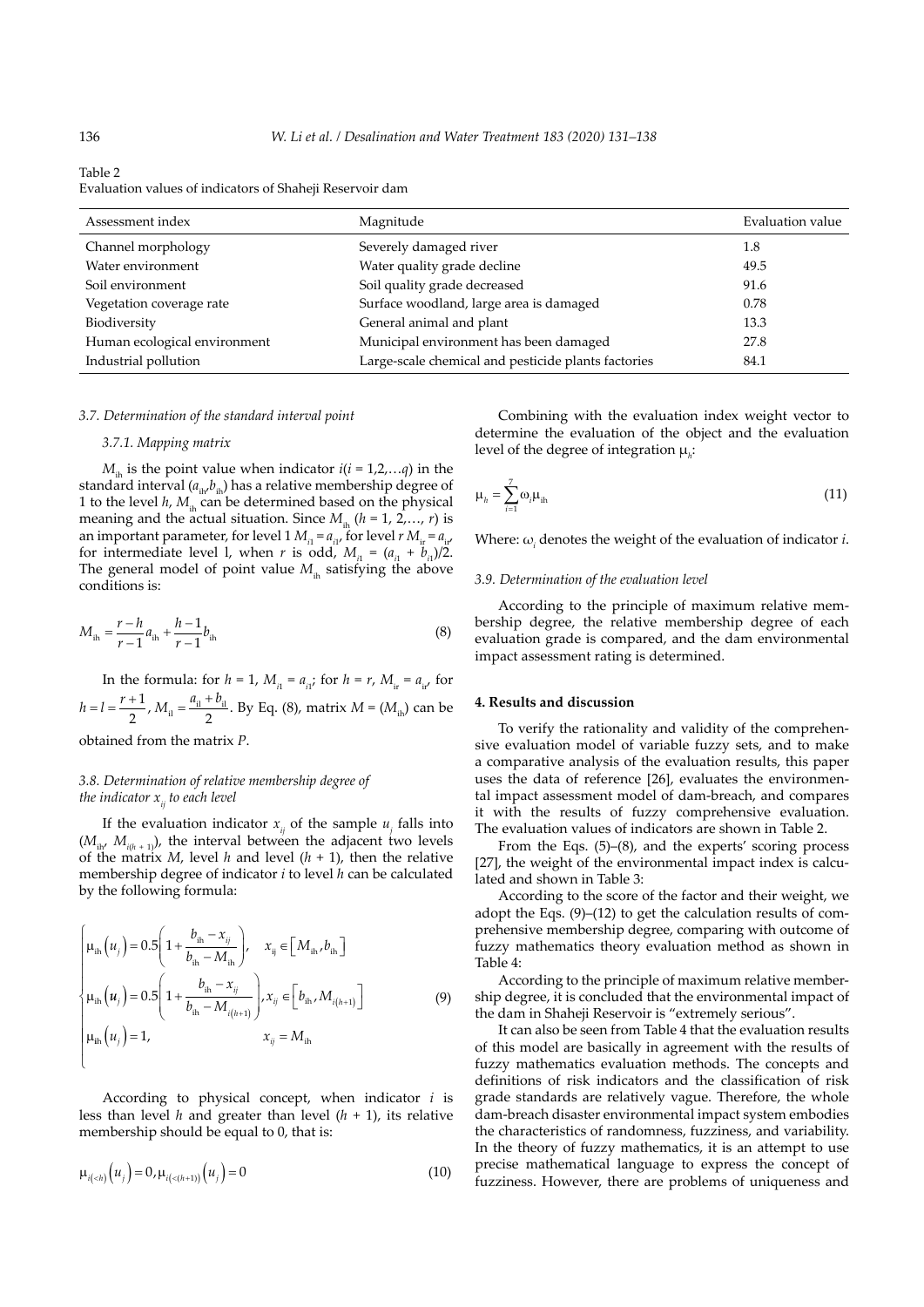absoluteness. It cannot fully reflect the transitional nature of the intermediary of indicators, which directly affects the application of fuzzy mathematics in practice. The theory of variable fuzzy sets better reflects the relativity and dynamic variability of fuzzy concepts avoids the static problem of membership functions in the theory of fuzzy sets and better solves the problems such as the difficulty of distinguishing between adjacent two types of differences, the difficulty of reflecting the uncertainty in the evaluation process and the incompatibility of evaluation indicators using fuzzy mathematics. The relative membership degree avoids the static problem of the membership function in the fuzzy mathematics theory, and better improves the fuzzy mathematics. Furthermore, the calculation model used in this paper considers the uncertainty of the model design comprehensively and reflects the environmental impact level of dam breach scientifically.

#### **5. Conclusion**

Dam breach is a kind of low probability and high loss risk event with uncertainty. The grading evaluation standards of many indicators are fuzzy, and there are many uncertainties in the scoring process. In this paper, 7 indicators are selected as the indices of dam breach environmental impact according to the risk sensitivity of dam breach and the strength of risk-bearing capacity. We used SCT to calculate the weight distribution of the indicators. In order to overcome the problem of absoluteness of membership degree of fuzzy mathematics, VFST is introduced, which more can reflect the uncertainty of environment, to calculate the environmental impact of dam breach. While respecting the subjective and objective opinions of expert weight evaluation, this paper takes into account the randomness and fuzziness of scoring.

Table 3

| Dam environmental impact evaluation index weight |  |  |  |
|--------------------------------------------------|--|--|--|
|                                                  |  |  |  |

| Evaluation index             | Weight value |
|------------------------------|--------------|
| Channel morphology           | 0.068        |
| Water environment            | 0.260        |
| Soil environment             | 0.500        |
| Vegetation cover             | 0.078        |
| Biodiversity                 | 0.052        |
| Human ecological environment | 0.017        |
| Industrial pollution         | 0.025        |

Table 4

Evaluation results comparison

| Method                   | Fuzzy mathematics theory<br>evaluation method | This<br>paper |
|--------------------------|-----------------------------------------------|---------------|
|                          |                                               |               |
| Minor                    | 0.036                                         | 0.0419        |
|                          |                                               |               |
| General                  | 0.121                                         | 0.0986        |
|                          |                                               |               |
| Medium                   | 0.155                                         | 0.1885        |
| Serious                  | 0.337                                         | 0.2705        |
|                          |                                               |               |
| <b>Extremely serious</b> | 0.351                                         | 0.5890        |
|                          |                                               |               |

Furthermore, in the process of model output, the uncertainty problem of environmental impact is well solved by using variable parameter combination after analyzing the stability of multiple calculation results, which improves the objectivity and accuracy of model calculation results. The application of the model to the Shaheji Reservoir dam shows that (1) the environmental impact degree of the reservoir member the extremely serious grade mostly, reaching 0.589. (2) The result of the environmental impact calculated by SCT-VFST is consistent with the one calculated by the fuzzy mathematics method. (3) The established model can well deal with the uncertainty in the process of evaluating the environmental impact of dam breach. Therefore, it is reasonable and feasible to apply the SCT-VFST evaluation model to the dam environmental impact assessment, which provides a new method for dam environmental impact assessment.

## **Acknowledgments**

The work was funded by National Natural Science Foundation of China (Grant No. 51679222, 51709239, 51379192), China Postdoctoral Science Foundation (Grant No.2018M632809), Science and Technology Project of Henan Province of China (Grant No. 182102311070), Key Project of Science and Technology Research of Education Department of Henan Province of China (Grant No. 18A570007), and Science and Technology Project of Water Conservancy of Henan Province of China (Grant No. GG201813). We also thank the reviewer for insightful comments on this paper.

#### **Author contributions**

Conceptualization: W.L. and W.G.; Methodology-W.L.; Validation-W.G., W.L. and Z.L.; Formal analysis-W.L.; Resources-W.G.; Data curation-W.L.; Writing—original draft preparation-W.L.; Writing—review and editing-W.G. and Z.L.; Visualization-W.L.; Supervision-Z.L.; Project administration-Z.L. and W.G.; Funding acquisition-Z.L. and W.G.

#### **References**

- [1] S. Lattemann, G. Amy, Marine monitoring surveys for desalination plants—a critical review, Desal. Wat. Treat., 51 (2013) 233–245.
- [2] A.M. Ragas, M.A. Huijbregts, J.I. Henning-de, R.S. Leuven, Uncertainty in environmental risk assessment: implications for risk-based management of river basins, Integr. Environ. Assess., 5 (2009) 27–37.
- [3] W. Ge, Z. Li, R.Y. Liang, W. Li, Y. Cai, Methodology for establishing risk criteria for dams in developing countries, case study of China, Water Resour. Manage., 31 (2017) 4063–4074.
- [4] D. Seo, E. Lee, C. Lee, K. Reckhow, Estimation of margin of safety for Korean TMDL development, Desal. Wat. Treat., 2 (2009) 19–23.
- [5] K. Smith, Environmental Hazards: Assessing Risk and Reducing Disaster, Routledge, London, 1996, pp. 1–398.
- [6] G. Bombar, D. Dölgen, M.N. Alpaslan, Environmental impacts and impact mitigation plans for desalination facilities, Desal. Wat. Treat., 57 (2015) 11528-11539
- [7] S.F. Deriase, S.A. Younis, N.S. El-Gendy, Kinetic evaluation and modeling for batch degradation of 2-hydroxybiphenyl and 2,2′-dihydroxybiphenyl by *Corynebacterium variabilis* Sh42, Desal. Wat. Treat., 51 (2013) 4719–4728.
- [8] C. Chen, G. Reniers, L. Zhang, An innovative methodology for quickly modeling the spatial-temporal evolution of domino